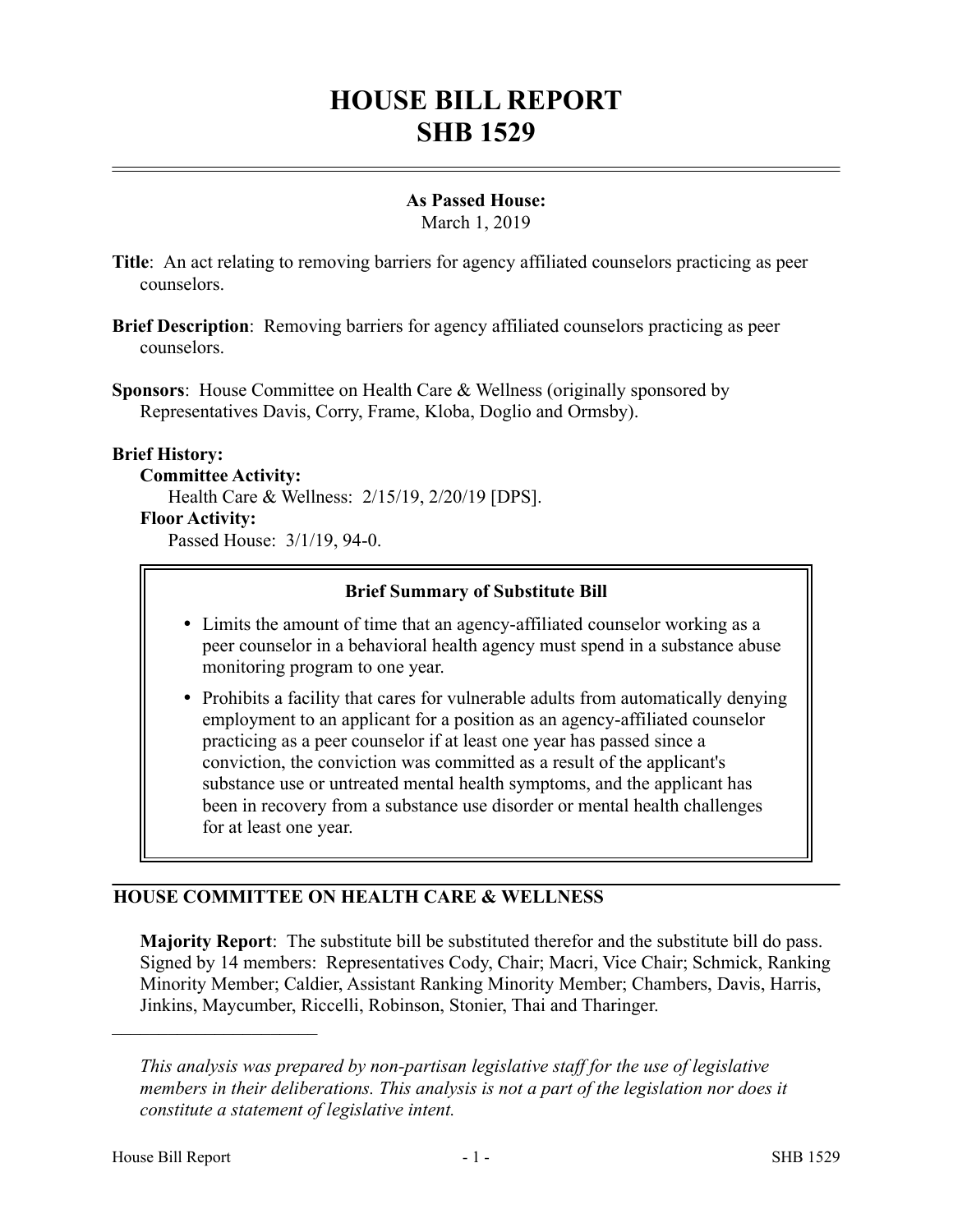**Staff**: Chris Blake (786-7392).

# **Background**:

#### Substance Abuse Monitoring Programs.

A disciplining authority may refer a licensee to a substance abuse monitoring program in lieu of formal discipline if the disciplining authority determines that unprofessional conduct is the product of substance abuse. The licensee must consent to the referral and the referral may include probationary conditions. If the licensee does not consent to the referral or fails to meet the requirements of the program, the disciplining authority may take formal disciplinary action against the licensee.

There are four substance abuse monitoring programs in Washington for credentialed health care providers. Each program serves specific professions or groups of professions. Although the programs do not provide substance use disorder treatment, they contract with and monitor health care providers for compliance with treatment and recovery goals. The contract includes random drug testing and worksite monitoring to ensure a safe return to practice. Some professions pay a fee to cover program expenses, while other professions require the individual to bear the expenses of the program.

#### Disqualifying Crimes.

Agencies, facilities, and individuals who provide care to vulnerable adults may not allow persons to work in a position that may involve unsupervised access to minors or vulnerable adults if the person has been convicted of or has a pending charge for certain disqualifying crimes. In some cases a person will not be automatically disqualified from employment if a designated number of years have passed since the date of conviction for the disqualifying crime. In those instances, the person may be allowed to work in a position with access to minors and vulnerable adults depending on the results of a character, competence, and suitability review.

#### **Summary of Substitute Bill**:

The amount of time that person who is or is applying to be an agency-affiliated counselor working as a peer counselor in a behavioral health agency must spend in the voluntary substance abuse monitoring program is limited to the amount of time necessary for the person to achieve one year in recovery. If the person has at least one year in recovery from a substance use disorder, then person may not be required to participate in the substance abuse monitoring program.

Facilities that care for vulnerable adults are prohibited from automatically denying employment to an applicant for a position as an agency-affiliated counselor practicing as a peer counselor if: (1) at least one year has passed since the most recent conviction and the date of application; (2) the offense was committed as a result of the applicant's substance use or untreated mental health symptoms; and (3) the applicant has been in recovery from a substance use disorder or mental health challenges for at least one year, whether through abstinence or stability on medication-assisted therapy.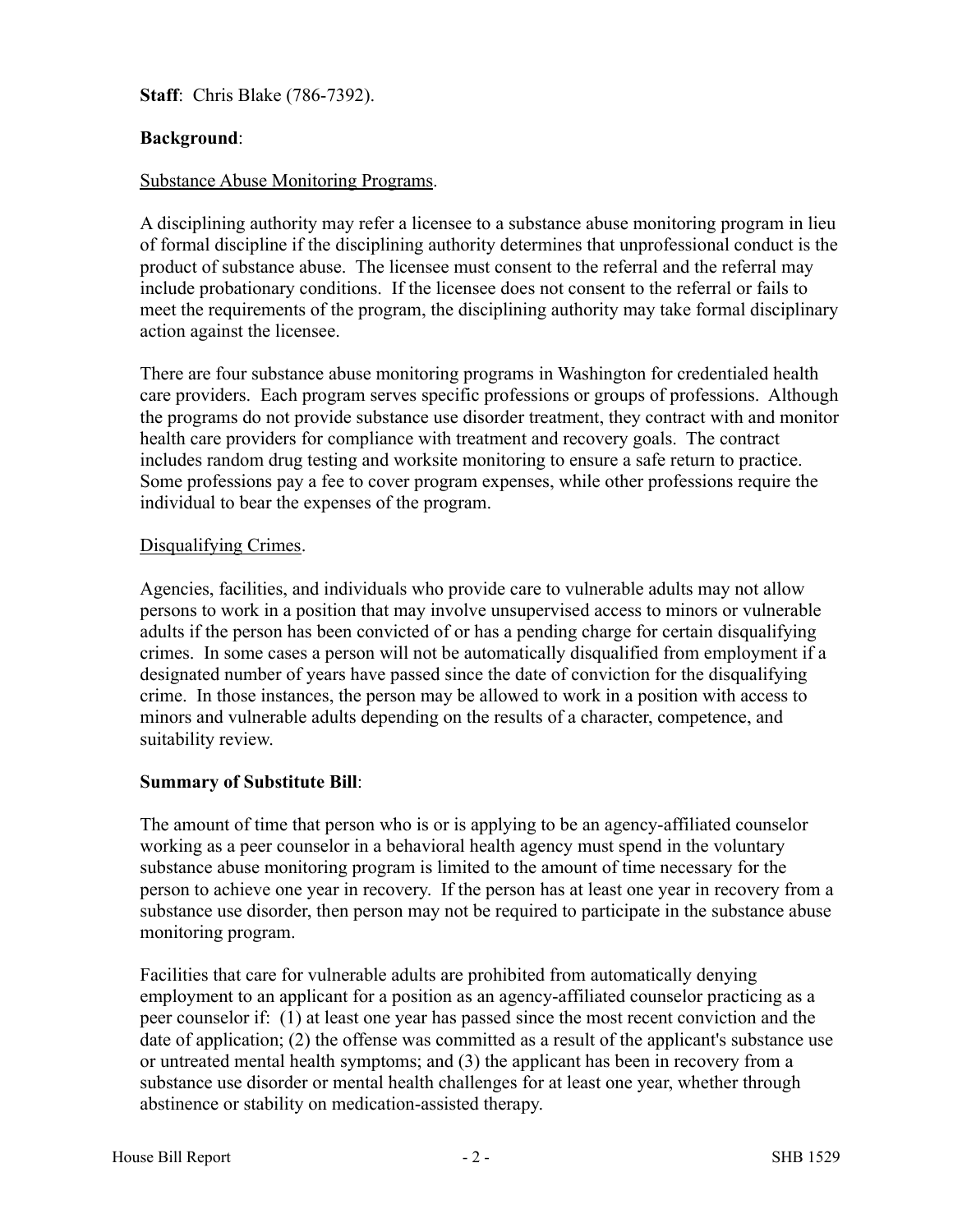### **Appropriation**: None.

### **Fiscal Note**: Available.

**Effective Date**: The bill takes effect 90 days after adjournment of the session in which the bill is passed.

### **Staff Summary of Public Testimony**:

(In support) The Legislature paved the way for the use of peers in the substance use disorder context to be funded by Medicaid. Washington is in the midst of a behavioral health workforce crisis and these individuals in recovery from addiction are ready, willing, and able to work, except they are running into barriers. This bill will remove barriers for those who would like to serve as a behavioral health peer. Recovery coaches can help people who might otherwise be discharged to homelessness without services to navigate community resources and supports. This will greatly mitigate the substance use disorder workforce shortage.

The substance abuse monitoring program requires people to get a chemical dependency assessment and urinalysis at their own expense which limits the ability of people to work in the peer support field. The Substance Use Monitoring program was developed as a relapse prevention model, not a long-term recovery model.

The agency-affiliated counselor credential requires a criminal background check that delays people from active employment. There are many people who want to work in the behavioral health field and use the expertise of their own lived experience to help people, but they are barred from the field because of past crimes associated with their addiction. People who are addicted to opiates frequently are involved in crimes of desperation. People in recovery from addiction are frequently prohibited from serving others in careers as peers. Behavioral health agencies do not have a choice but to reject people with a criminal history. The disqualifying crimes are eliminating candidates who are hungry to make a difference, freshly familiar with what their peers need, and who have fought hard to overcome their past challenges. The current statute eliminates an entire sector of worthy, compassionate, and driven individuals who can profoundly transform the lives of others. To be a substance use disorder peer counselor the person must have been in addiction which frequently means involvement in the criminal justice system and they are currently barred from working in a peer counselor role.

This bill's provisions should apply to chemical dependency professionals and chemical dependency professional trainees in House Bill 1768.

# (Opposed) None.

(Other) Individuals pursuing recovery benefit tremendously from peer support. Peers are a valuable part of the journey to recovery because of all that they have overcome and their lived experience. Those who are incarcerated because of their mental illness should also be included.